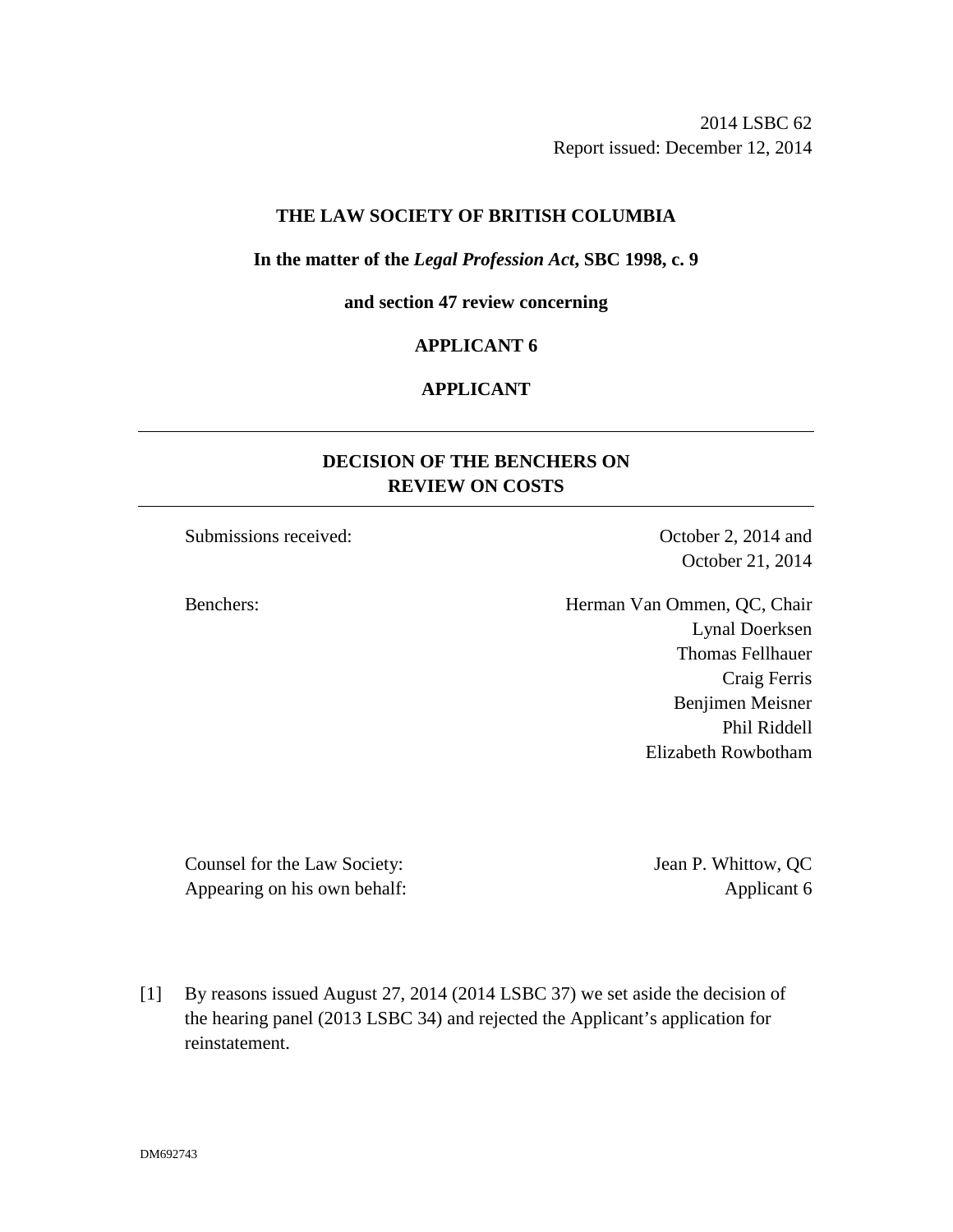- [2] The Law Society now seeks costs of the initial hearing in the amount of \$11,542.95 and of the review hearing in the amount of \$5,020 for a total of \$16,062.95.
- [3] The Benchers on review have the jurisdiction to assess costs for the initial hearing and the review in this case. (*Legal Profession Act*, s. 47(5) and Law Society Rule 5-9).
- [4] The Applicant does not dispute the quantum of costs claimed by the Law Society but asks the Benchers to award less than the amount claimed because of his impecuniosity and further asks for a reasonable period of time to pay any award of costs.
- [5] The purpose of an award of costs is to partially reimburse the Law Society for the costs incurred in conducting a proceeding. Costs not paid by an applicant in these situations are borne by the Law Society membership.
- [6] Rule 5-9 provides:

…

- (1.1) Subject to subrule (1.2), the panel or review board must have regard to the tariff of costs in Schedule 4 to these Rules in calculating the costs payable by an applicant, a respondent or the Society in respect of a hearing on an application or a citation or a review of a decision in a hearing on an application or a citation.
- (1.2) If, in the judgment of the panel or review board, it is reasonable and appropriate for the Society, an applicant or a respondent to recover no costs or costs in amount other than that permitted by the tariff in Schedule 4, the panel or review board may so order.
- [7] The Applicant asks us to consider his financial circumstances. The Applicant declared bankruptcy in November 2010 and was discharged in June 2012. He reports to us that his taxable income for 2012 was \$16,021 and for 2013 was \$19,178. He is currently a full-time cab driver with Sunshine Cabs.
- [8] An award of costs in the amount sought by the Law Society would impose a significant financial burden on him. However, the Benchers must balance the Applicant's financial circumstances against the interests of the members of the Law Society.
- [9] In *Re: Applicant 1*, 2006 LSBC 08, after an applicant's application for admission was rejected, the Law Society claimed costs in the approximate amount of \$28,000.